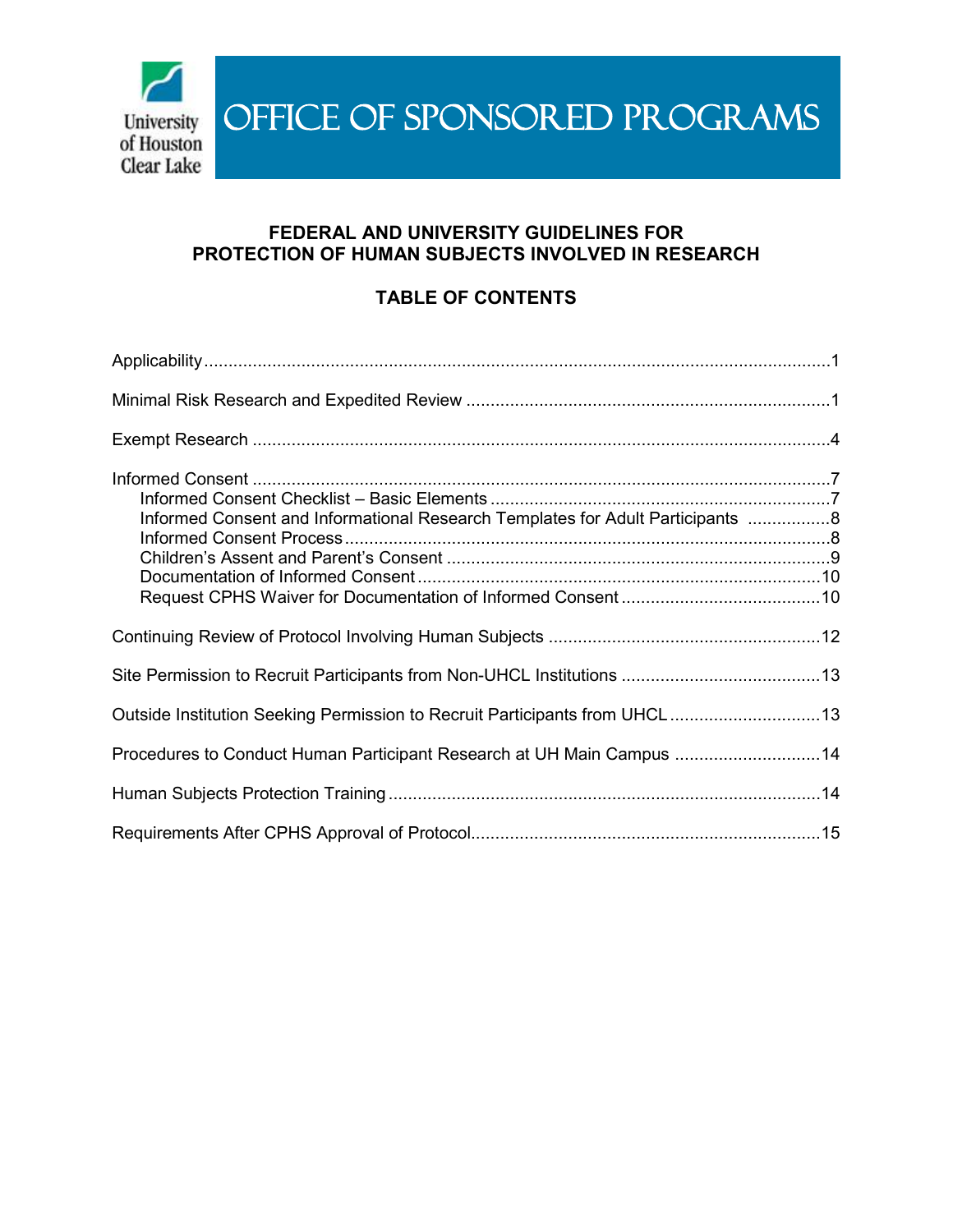### **FEDERAL AND UNIVERSITY GUIDELINES FOR PROTECTION OF HUMAN SUBJECTS INVOLVED IN RESEARCH**

DHHS OHRP regulations website:

<http://www.hhs.gov/ohrp/humansubjects/guidance/45cfr46.html>

# **Applicability**

Activities that meet the definition of "research" as stated by the Department of Health and Human Services (DHHS) and that involve human subjects are subject to the guidelines in this document. Activities that are determined not to be research or that do not involve human subjects do not require review and approval by the UHCL Committee for the Protection of Human Subjects (CPHS).

# Definitions (45 [CFR 46.102\)](https://www.ecfr.gov/cgi-bin/retrieveECFR?gp=&SID=83cd09e1c0f5c6937cd9d7513160fc3f&pitd=20180719&n=pt45.1.46&r=PART&ty=HTML#se45.1.46_1102):

Research: A systematic investigation, including research development, testing, and evaluation, designed to develop or contribute to generalizable knowledge.

Human Subject: A living individual about whom an investigator (whether professional or student) conducting research:

- (i) Obtains information or biospecimens through intervention or interaction with the individual, and uses, studies, or analyzes the information or biospecimens; or
- (ii) Obtains, uses, studies, analyzes, or generates identifiable private information or identifiable biospecimens.

UHCL has determined that certain activities do not meet the definition of research and are therefore not subject to review:

- Course-related activities designated specifically for educational or teaching purposes, where data are collected from and about human subjects as part of a class exercise or assignment but are not intended for use outside of the classroom.
- Course, program, departmental, and institutional surveys that are not intended to develop or contribute to generalizable knowledge. A list of such surveys can be found in Appendix A.

When an individual believes that an activity not listed in Appendix A does not constitute human subjects research, UHCL requires that the request for determination be sent to the Office of Sponsored Programs for review and for potential future inclusion in Appendix A.

# **Minimal Risk Research and Expedited Review**

Applicable Minimal Risk Research protocols are processed by the Committee for the Protection of Human Subjects (CPHS), UHCL's Institutional Review Board (IRB), under the "expedited review process." As defined in 45 CFR 46.102, Minimal Risk to human subjects means research where:

*"the probability and magnitude of harm or discomfort anticipated in the research are no greater in and of themselves than those ordinarily encountered in daily life or during the performance of routine physical or psychological examinations or tests."*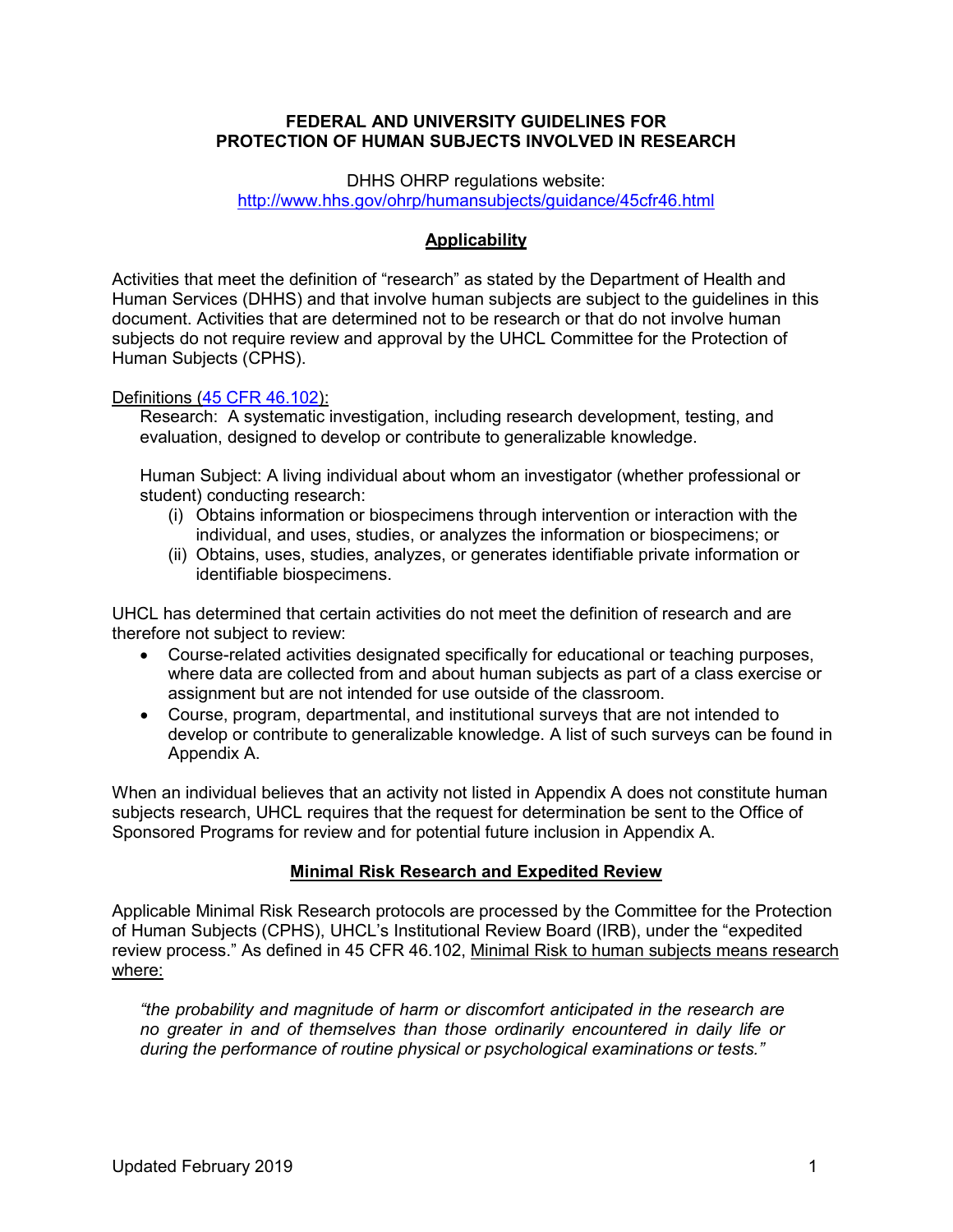The following [categories](https://www.hhs.gov/ohrp/regulations-and-policy/guidance/categories-of-research-expedited-review-procedure-1998/index.html) of research fall within the **Minimal Risk** definition AND are allowed to undergo the expedited review process:

|             | <b>Category Description</b>                                                                                                                                                                                                                                                                                                                                                                                                                                                                                                                                                                                                                                                                                                                                                                                                                                                                                                                                                                                                   |
|-------------|-------------------------------------------------------------------------------------------------------------------------------------------------------------------------------------------------------------------------------------------------------------------------------------------------------------------------------------------------------------------------------------------------------------------------------------------------------------------------------------------------------------------------------------------------------------------------------------------------------------------------------------------------------------------------------------------------------------------------------------------------------------------------------------------------------------------------------------------------------------------------------------------------------------------------------------------------------------------------------------------------------------------------------|
| #           |                                                                                                                                                                                                                                                                                                                                                                                                                                                                                                                                                                                                                                                                                                                                                                                                                                                                                                                                                                                                                               |
| 1           | Clinical studies of drugs and medical devices only when condition (a) or (b) is met.<br>(a) Research on drugs for which an investigational new drug application (21 CFR<br>Part 312) is not required. (Note: Research on marketed drugs that significantly<br>increases the risks or decreases the acceptability of the risks associated with the<br>use of the product is not eligible for expedited review.)<br>(b) Research on medical devices for which (i) an investigational device exemption<br>application (21 CFR Part 812) is not required; or (ii) the medical device is<br>cleared/approved for marketing and the medical device is being used in<br>accordance with its cleared/approved labeling.                                                                                                                                                                                                                                                                                                               |
|             | Collection of blood samples by finger stick, heel stick, ear stick, or venipuncture as                                                                                                                                                                                                                                                                                                                                                                                                                                                                                                                                                                                                                                                                                                                                                                                                                                                                                                                                        |
| $\mathbf 2$ | follows:<br>(a) from healthy, nonpregnant adults who weigh at least 110 pounds. For these<br>subjects, the amounts drawn may not exceed 550 ml in an 8 week period and<br>collection may not occur more frequently than 2 times per week; or<br>(b) from other adults and children <sup>2</sup> , considering the age, weight, and health of the<br>subjects, the collection procedure, the amount of blood to be collected, and the<br>frequency with which it will be collected. For these subjects, the amount drawn<br>may not exceed the lesser of 50 ml or 3 ml per kg in an 8-week period and<br>collection may not occur more frequently than 2 times per week.                                                                                                                                                                                                                                                                                                                                                       |
|             | Prospective collection of biological specimens for research purposes by noninvasive                                                                                                                                                                                                                                                                                                                                                                                                                                                                                                                                                                                                                                                                                                                                                                                                                                                                                                                                           |
| 3           | means.<br>Examples:<br>(a) hair and nail clippings in a nondisfiguring manner;<br>(b) deciduous teeth at time of exfoliation or if routine patient care indicates a need<br>for extraction;<br>(c) permanent teeth if routine patient care indicates a need for extraction;<br>(d) excreta and external secretions (including sweat);<br>(e) uncannulated saliva collected either in an unstimulated fashion or stimulated by<br>chewing gum base or wax or by applying a dilute citric solution to the tongue;<br>(f) placenta removed at delivery;<br>(g) amniotic fluid obtained at the time of rupture of the membrane prior to or during<br>labor;<br>(h) supra- and subgingival dental plaque and calculus, provided the collection<br>procedure is not more invasive than routine prophylactic scaling of the teeth and<br>the process is accomplished in accordance with accepted prophylactic<br>techniques;<br>mucosal and skin cells collected by buccal scraping or swab, skin swab, or<br>(i)<br>mouth washings; |
|             | sputum collected after saline mist nebulization.<br>(i)<br>Collection of data through noninvasive procedures (not involving general anesthesia                                                                                                                                                                                                                                                                                                                                                                                                                                                                                                                                                                                                                                                                                                                                                                                                                                                                                |
| 4           | or sedation) routinely employed in clinical practice, excluding procedures involving x-<br>rays or microwaves. Where medical devices are employed, they must be<br>cleared/approved for marketing. (Studies intended to evaluate the safety and<br>effectiveness of the medical device are not generally eligible for expedited review,<br>including studies of cleared medical devices for new indications.)                                                                                                                                                                                                                                                                                                                                                                                                                                                                                                                                                                                                                 |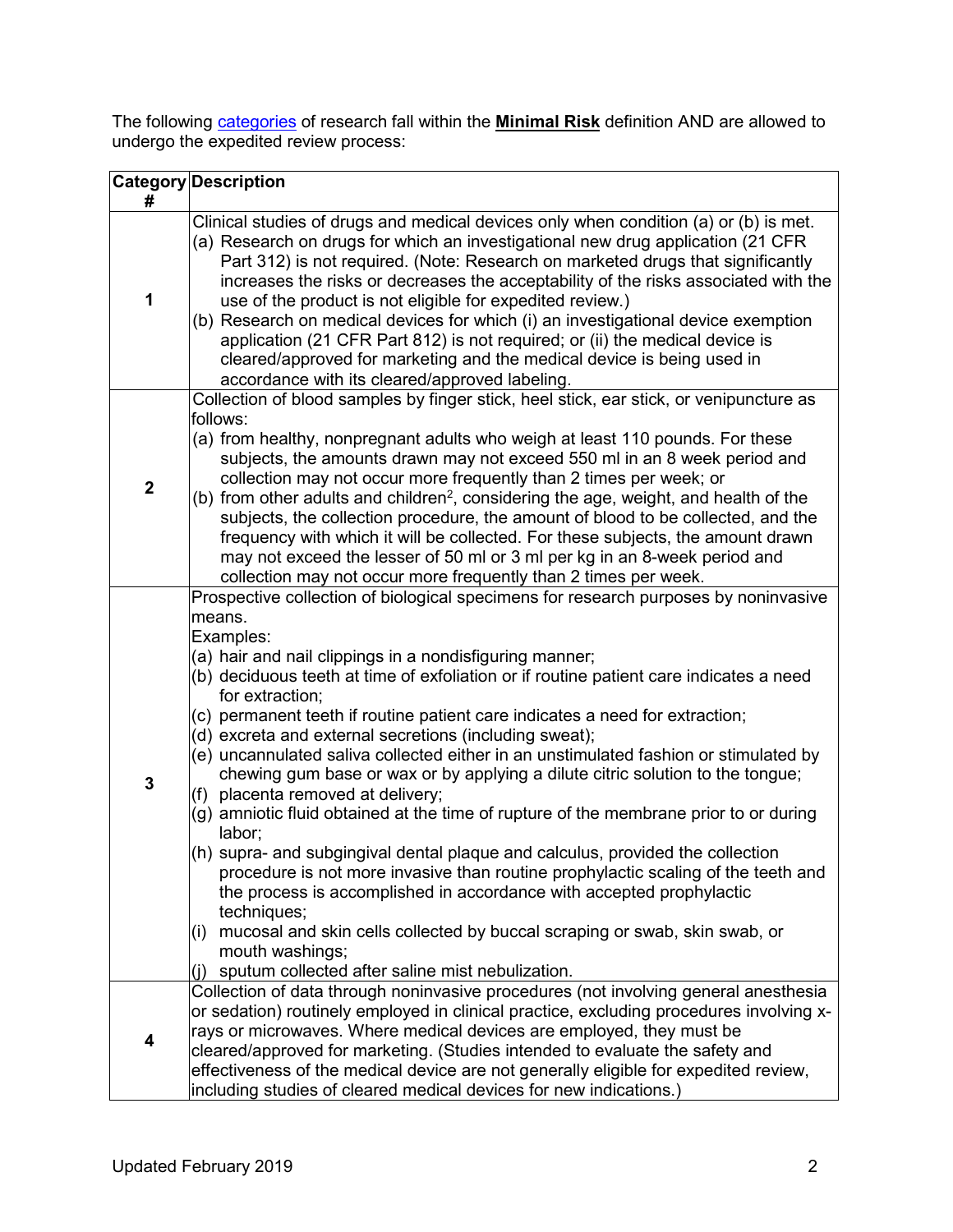|                | <b>Category Description</b>                                                                                                                                 |
|----------------|-------------------------------------------------------------------------------------------------------------------------------------------------------------|
| #              |                                                                                                                                                             |
|                | Examples:<br>(a) physical sensors that are applied either to the surface of the body or at a                                                                |
|                | distance and do not involve input of significant amounts of energy into the subject                                                                         |
|                | or an invasion of the subject's privacy;                                                                                                                    |
|                | (b) weighing or testing sensory acuity;                                                                                                                     |
|                | (c) magnetic resonance imaging;                                                                                                                             |
|                | (d) electrocardiography, electroencephalography, thermography, detection of                                                                                 |
|                | naturally occurring radioactivity, electroretinography, ultrasound, diagnostic                                                                              |
|                | infrared imaging, Doppler blood flow, and echocardiography; (e) moderate                                                                                    |
|                | exercise, muscular strength testing, body composition assessment, and flexibility                                                                           |
|                | testing where appropriate given the age, weight, and health of the individual.                                                                              |
|                | Social & Behavioral Research Categories 5 through 7                                                                                                         |
|                | Research involving materials (data, documents, records, or specimens) that have                                                                             |
| 5              | been collected, or will be collected solely for nonresearch purposes (such as medical                                                                       |
|                | treatment or diagnosis). (NOTE: Some research in this category may be exempt                                                                                |
|                | from the HHS regulations for the protection of human subjects. This listing refers                                                                          |
|                | only to research that is not exempt.)                                                                                                                       |
| 6              | Collection of data from voice, video, digital, or image recordings made for research                                                                        |
|                | purposes.<br>Research on individual or group characteristics or behavior (including, but not limited                                                        |
|                | to, research on perception, cognition, motivation, identity, language, communication,                                                                       |
|                | cultural beliefs or practices, and social behavior) or research employing survey,                                                                           |
| $\overline{7}$ | interview, oral history, focus group, program evaluation, human factors evaluation, or                                                                      |
|                | quality assurance methodologies. (NOTE: Some research in this category may be                                                                               |
|                | exempt from the HHS regulations for the protection of human subjects. This listing                                                                          |
|                | refers only to research that is not exempt.)                                                                                                                |
|                | For Continuing Review Only -- Categories 8 and 9                                                                                                            |
|                | Continuing review of research previously approved by the convened IRB as follows:                                                                           |
|                | (a) where (i) the research is permanently closed to the enrollment of new subjects;                                                                         |
| 8              | (ii) all subjects have completed all research-related interventions; and (iii) the                                                                          |
|                | research remains active only for long-term follow-up of subjects; or                                                                                        |
|                | (b) where no subjects have been enrolled and no additional risks have been                                                                                  |
|                | identified; or                                                                                                                                              |
|                | (c) where the remaining research activities are limited to data analysis.<br>Continuing review of research, not conducted under an investigational new drug |
| 9              | application or investigational device exemption where categories two (2) through                                                                            |
|                | eight (8) do not apply but the IRB has determined and documented at a convened                                                                              |
|                | meeting that the research involves no greater than minimal risk and no additional                                                                           |
|                | risks have been identified.                                                                                                                                 |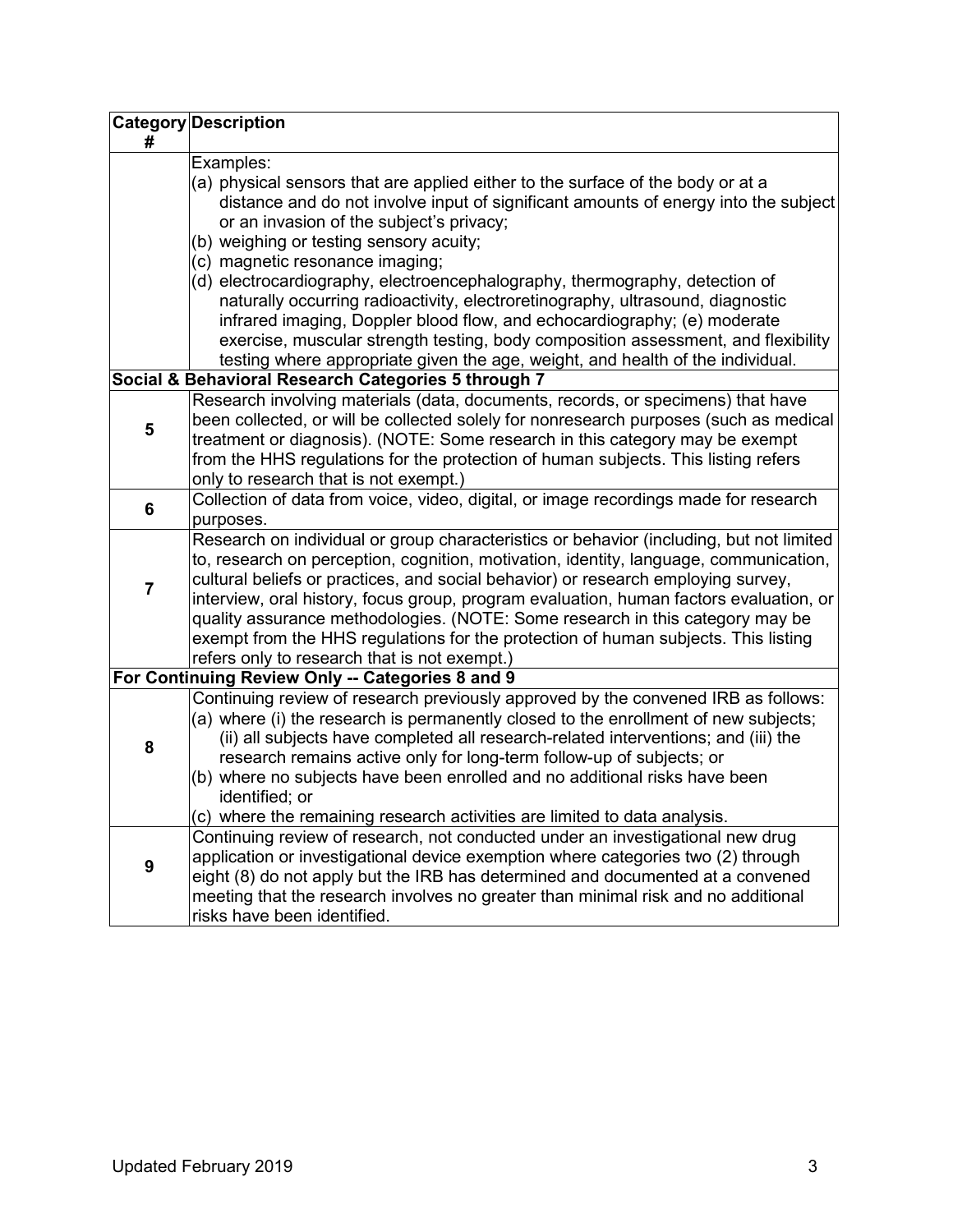# **Exempt Research**

Only appointed UHCL CPHS voting and alternate members provide final determination that human subjects research is Exempt Research. A completed CPHS application, informed consent form(s), and instrument(s) are submitted for this determination. Application documents and CPHS approvals are kept for federal audit recordkeeping.

Note that UHCL does not allow Exempt Research if prisoners, pregnant women, human fetuses, neonates, or children are involved. UHCL mandates stricter guidelines than those found in [45](https://www.ecfr.gov/cgi-bin/retrieveECFR?gp=&SID=83cd09e1c0f5c6937cd9d7513160fc3f&pitd=20180719&n=pt45.1.46&r=PART&ty=HTML#se45.1.46_1104) [CFR46.104.](https://www.ecfr.gov/cgi-bin/retrieveECFR?gp=&SID=83cd09e1c0f5c6937cd9d7513160fc3f&pitd=20180719&n=pt45.1.46&r=PART&ty=HTML#se45.1.46_1104)

Categories of investigation generally exempt from federal requirements for the protection of human subjects include:

|                | <b>Category # Description</b>                                                                                                                                                                                                                                                                                                                                                                                                                                                                                                                                                                                                                                                                                                                                                                                                                                                                                                                                                                                                                                                                                                                    |
|----------------|--------------------------------------------------------------------------------------------------------------------------------------------------------------------------------------------------------------------------------------------------------------------------------------------------------------------------------------------------------------------------------------------------------------------------------------------------------------------------------------------------------------------------------------------------------------------------------------------------------------------------------------------------------------------------------------------------------------------------------------------------------------------------------------------------------------------------------------------------------------------------------------------------------------------------------------------------------------------------------------------------------------------------------------------------------------------------------------------------------------------------------------------------|
| 1              | Research, conducted in established or commonly accepted educational settings,<br>which specifically involves normal educational practices that are not likely to<br>impact adversely students' opportunity to learn required educational content or the<br>assessment of educators who provide instruction. This includes most research on<br>regular and special education instructional strategies, and research on the<br>effectiveness of or the comparison among instructional techniques, curricula, or<br>classroom management methods.                                                                                                                                                                                                                                                                                                                                                                                                                                                                                                                                                                                                   |
| $\overline{2}$ | Research that only includes interactions involving educational tests (cognitive,<br>diagnostic, aptitude, achievement), survey procedures, interview procedures, or<br>observation of public behavior (including visual or auditory recording) if at least<br>one of the following criteria is met:<br>The information obtained is recorded by the investigator in such a manner that<br>(i)<br>the identity of the human subjects cannot readily be ascertained, directly or<br>through identifiers linked to the subjects;<br>(ii) Any disclosure of the human subjects' responses outside the research would<br>not reasonably place the subjects at risk of criminal or civil liability or be<br>damaging to the subjects' financial standing, employability, educational<br>advancement, or reputation; or<br>(iii) The information obtained is recorded by the investigator in such a manner that<br>the identity of the human subjects can readily be ascertained, directly or<br>through identifiers linked to the subjects, and an IRB conducts a limited IRB<br>review to make the determination required by $45$ CFR $46.111(a)(7)$ . |
| 3              | Research involving benign behavioral interventions in conjunction with the<br>(i)<br>collection of information from an adult subject through verbal or written<br>responses (including data entry) or audiovisual recording if the subject<br>prospectively agrees to the intervention and information collection and at least<br>one of the following criteria is met:<br>(A) The information obtained is recorded by the investigator in such a manner<br>that the identity of the human subjects cannot readily be ascertained,<br>directly or through identifiers linked to the subjects;<br>(B) Any disclosure of the human subjects' responses outside the research<br>would not reasonably place the subjects at risk of criminal or civil liability or<br>be damaging to the subjects' financial standing, employability, educational<br>advancement, or reputation; or<br>(C) The information obtained is recorded by the investigator in such a manner<br>that the identity of the human subjects can readily be ascertained, directly                                                                                                 |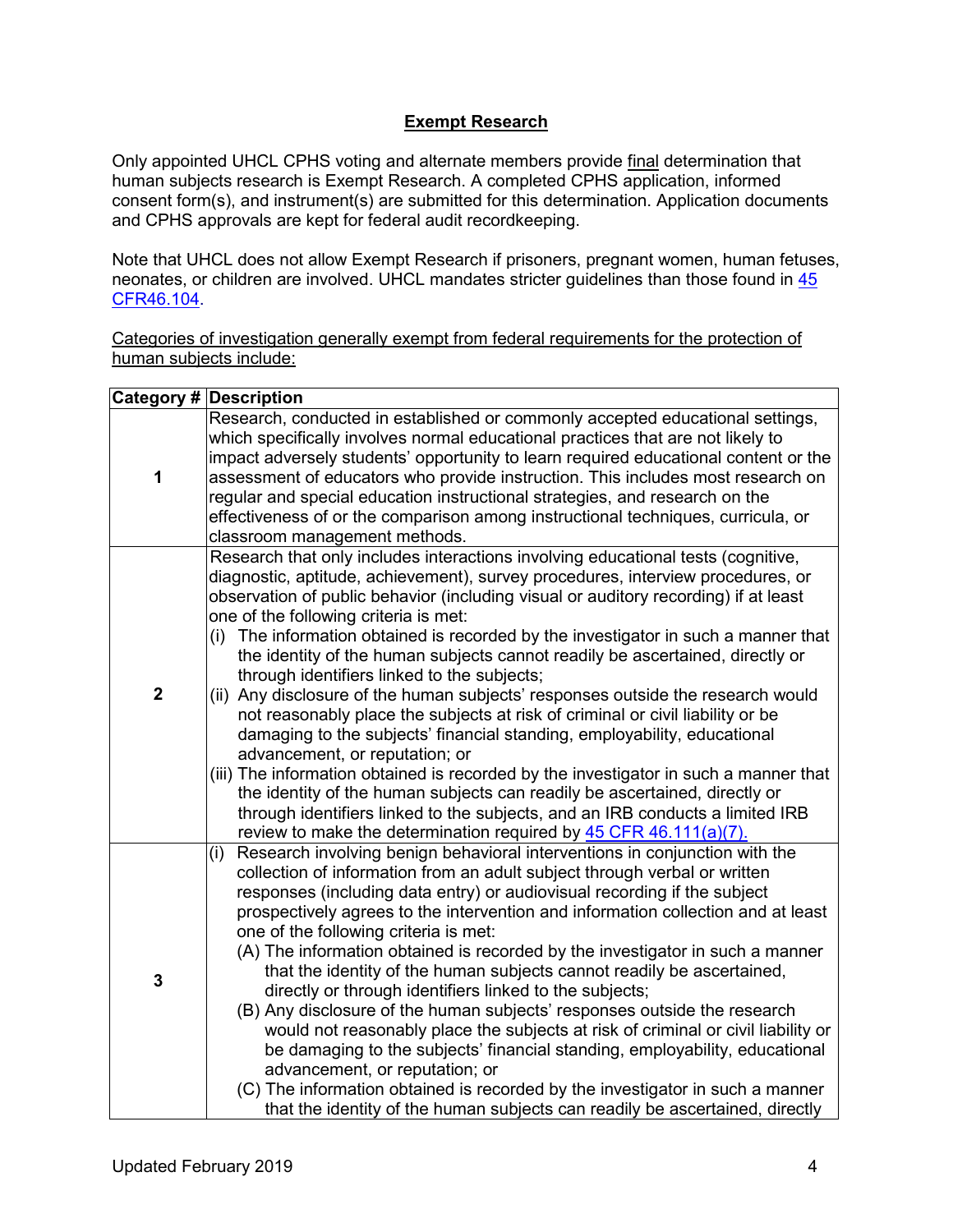|   | <b>Category # Description</b>                                                                                                                                                                                                                                                                                                                                                                                                                                                                                                                                                                                                                                                                                                                                                                                                                                                                                                                                                                                                                                                                                                                                                                                                                                                                                                                                                                                                                                                                                                                                                                                                                                                                                                                                                                                                                                                                                                                                                                                |  |  |  |  |  |
|---|--------------------------------------------------------------------------------------------------------------------------------------------------------------------------------------------------------------------------------------------------------------------------------------------------------------------------------------------------------------------------------------------------------------------------------------------------------------------------------------------------------------------------------------------------------------------------------------------------------------------------------------------------------------------------------------------------------------------------------------------------------------------------------------------------------------------------------------------------------------------------------------------------------------------------------------------------------------------------------------------------------------------------------------------------------------------------------------------------------------------------------------------------------------------------------------------------------------------------------------------------------------------------------------------------------------------------------------------------------------------------------------------------------------------------------------------------------------------------------------------------------------------------------------------------------------------------------------------------------------------------------------------------------------------------------------------------------------------------------------------------------------------------------------------------------------------------------------------------------------------------------------------------------------------------------------------------------------------------------------------------------------|--|--|--|--|--|
|   | or through identifiers linked to the subjects, and an IRB conducts a limited<br>IRB review to make the determination required by $45$ CFR $46.111(a)(7)$ .<br>(ii) For the purpose of this provision, benign behavioral interventions are brief in<br>duration, harmless, painless, not physically invasive, not likely to have a<br>significant adverse lasting impact on the subjects, and the investigator has no<br>reason to think the subjects will find the interventions offensive or<br>embarrassing. Provided all such criteria are met, examples of such benign<br>behavioral interventions would include having the subjects play an online<br>game, having them solve puzzles under various noise conditions, or having<br>them decide how to allocate a nominal amount of received cash between<br>themselves and someone else.<br>(iii) If the research involves deceiving the subjects regarding the nature or<br>purposes of the research, this exemption is not applicable unless the subject<br>authorizes the deception through a prospective agreement to participate in<br>research in circumstances in which the subject is informed that he or she will                                                                                                                                                                                                                                                                                                                                                                                                                                                                                                                                                                                                                                                                                                                                                                                                                              |  |  |  |  |  |
| 4 | be unaware of or misled regarding the nature or purposes of the research.<br>Secondary research for which consent is not required: Secondary research uses<br>of identifiable private information or identifiable biospecimens, if at least one of the<br>following criteria is met:<br>(i) The identifiable private information or identifiable biospecimens are publicly<br>available;<br>(ii) Information, which may include information about biospecimens, is recorded by<br>the investigator in such a manner that the identity of the human subjects<br>cannot readily be ascertained directly or through identifiers linked to the<br>subjects, the investigator does not contact the subjects, and the investigator<br>will not re-identify subjects;<br>(iii) The research involves only information collection and analysis involving the<br>investigator's use of identifiable health information when that use is regulated<br>under 45 CFR parts 160 and 164, subparts A and E, for the purposes of<br>"health care operations" or "research" as those terms are defined at 45 CFR<br>164.501 or for "public health activities and purposes" as described under 45<br>CFR 164.512(b); or<br>(iv) The research is conducted by, or on behalf of, a Federal department or agency<br>using government-generated or government-collected information obtained for<br>nonresearch activities, if the research generates identifiable private information<br>that is or will be maintained on information technology that is subject to and in<br>compliance with section 208(b) of the E-Government Act of 2002, 44 U.S.C.<br>3501 note, if all of the identifiable private information collected, used, or<br>generated as part of the activity will be maintained in systems of records<br>subject to the Privacy Act of 1974, 5 U.S.C. 552a, and, if applicable, the<br>information used in the research was collected subject to the Paperwork<br>Reduction Act of 1995, 44 U.S.C. 3501 et seq. |  |  |  |  |  |
| 5 | Research and demonstration projects that are conducted or supported by a<br>Federal department or agency, or otherwise subject to the approval of<br>department or agency heads (or the approval of the heads of bureaus or other<br>subordinate agencies that have been delegated authority to conduct the research<br>and demonstration projects), and that are designed to study, evaluate, improve,<br>or otherwise examine public benefit or service programs, including procedures for<br>obtaining benefits or services under those programs, possible changes in or<br>alternatives to those programs or procedures, or possible changes in methods or                                                                                                                                                                                                                                                                                                                                                                                                                                                                                                                                                                                                                                                                                                                                                                                                                                                                                                                                                                                                                                                                                                                                                                                                                                                                                                                                               |  |  |  |  |  |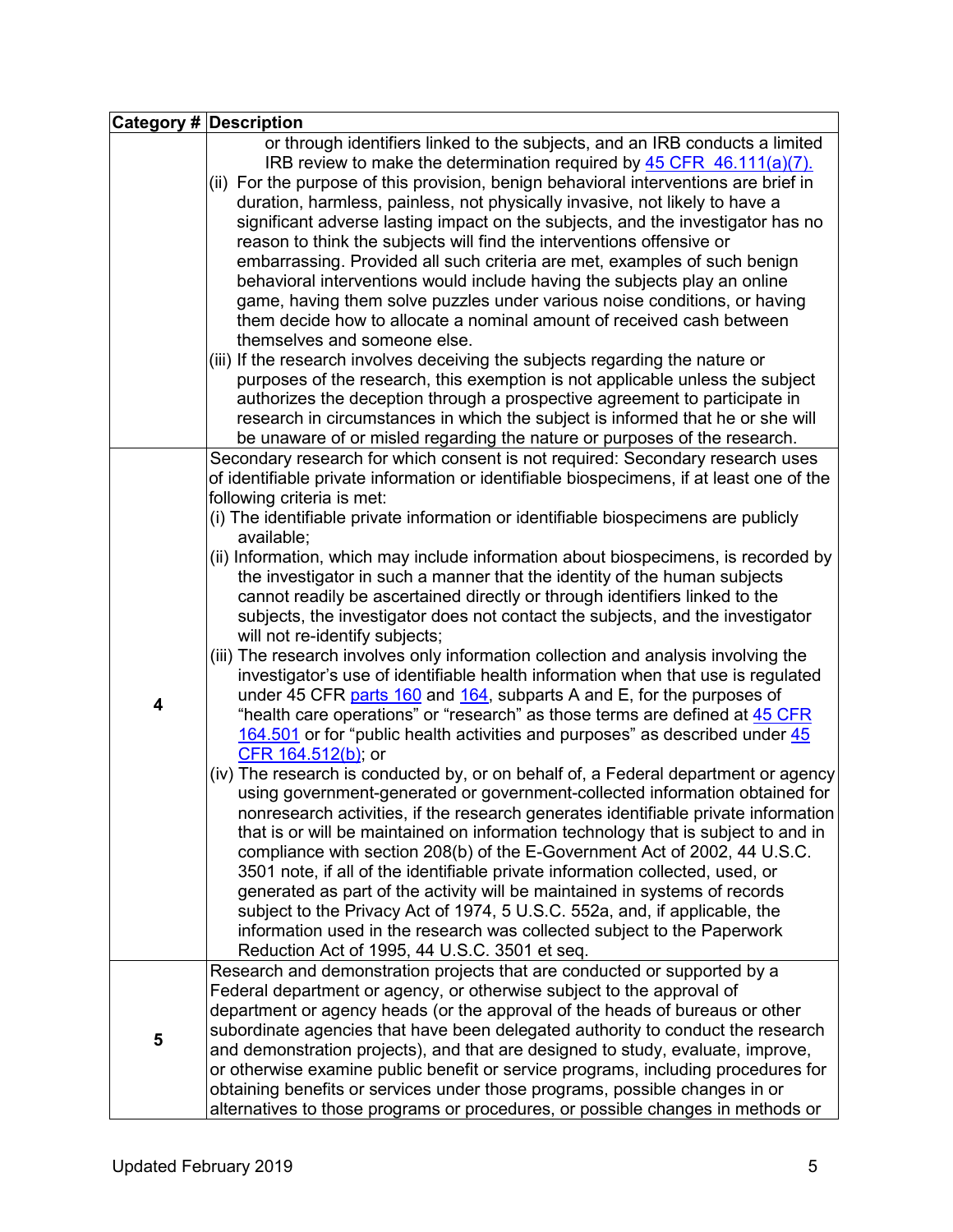|   | <b>Category # Description</b>                                                                                                                                                                                                                                                                                                                                                                                                                                                                                                                                                                                                                                                                                                                                                                                                                                                                                                                                                                                                                                                                                                                              |
|---|------------------------------------------------------------------------------------------------------------------------------------------------------------------------------------------------------------------------------------------------------------------------------------------------------------------------------------------------------------------------------------------------------------------------------------------------------------------------------------------------------------------------------------------------------------------------------------------------------------------------------------------------------------------------------------------------------------------------------------------------------------------------------------------------------------------------------------------------------------------------------------------------------------------------------------------------------------------------------------------------------------------------------------------------------------------------------------------------------------------------------------------------------------|
|   | levels of payment for benefits or services under those programs. Such projects<br>include, but are not limited to, internal studies by Federal employees, and studies<br>under contracts or consulting arrangements, cooperative agreements, or grants.<br>Exempt projects also include waivers of otherwise mandatory requirements using<br>authorities such as sections 1115 and 1115A of the Social Security Act, as<br>amended.<br>(i) Each Federal department or agency conducting or supporting the research and<br>demonstration projects must establish, on a publicly accessible Federal<br>website or in such other manner as the department or agency head may<br>determine, a list of the research and demonstration projects that the Federal<br>department or agency conducts or supports under this provision. The research<br>or demonstration project must be published on this list prior to commencing the<br>research involving human subjects.                                                                                                                                                                                        |
|   | (ii) [Reserved]                                                                                                                                                                                                                                                                                                                                                                                                                                                                                                                                                                                                                                                                                                                                                                                                                                                                                                                                                                                                                                                                                                                                            |
| 6 | Taste and food quality evaluation and consumer acceptance studies,<br>(i) if wholesome foods without additives are consumed or<br>(ii) If a food is consumed that contains a food ingredient at or below the level and<br>for a use found to be safe, or agricultural chemical or environmental<br>contaminant at or below the level found to be safe, by the Food and Drug<br>Administration or approved by the Environmental Protection Agency or the<br>Food Safety and Inspection Service of the U.S. Department of Agriculture.                                                                                                                                                                                                                                                                                                                                                                                                                                                                                                                                                                                                                       |
| 7 | Storage or maintenance for secondary research for which broad consent is<br>required:<br>Storage or maintenance of identifiable private information or identifiable<br>biospecimens for potential secondary research use if an IRB conducts a limited<br>IRB review and makes the determinations required by 45 CFR 46.111(a)(8).                                                                                                                                                                                                                                                                                                                                                                                                                                                                                                                                                                                                                                                                                                                                                                                                                          |
| 8 | Secondary research for which broad consent is required: Research involving the<br>use of identifiable private information or identifiable biospecimens for secondary<br>research use, if the following criteria are met:<br>(i) Broad consent for the storage, maintenance, and secondary research use of<br>the identifiable private information or identifiable biospecimens was obtained in<br>accordance with $\S46.116(a)(1)$ through $(4)$ , $(a)(6)$ , and $(d)$ ;<br>(ii) Documentation of informed consent or waiver of documentation of consent was<br>obtained in accordance with §46.117;<br>(iii) An IRB conducts a limited IRB review and makes the determination required<br>by $45$ CFR $46.111(a)(7)$ and makes the determination that the research to be<br>conducted is within the scope of the broad consent referenced in paragraph<br>$(d)(8)(i)$ of this section; and<br>(iv) The investigator does not include returning individual research results to<br>subjects as part of the study plan. This provision does not prevent an<br>investigator from abiding by any legal requirements to return individual<br>research results. |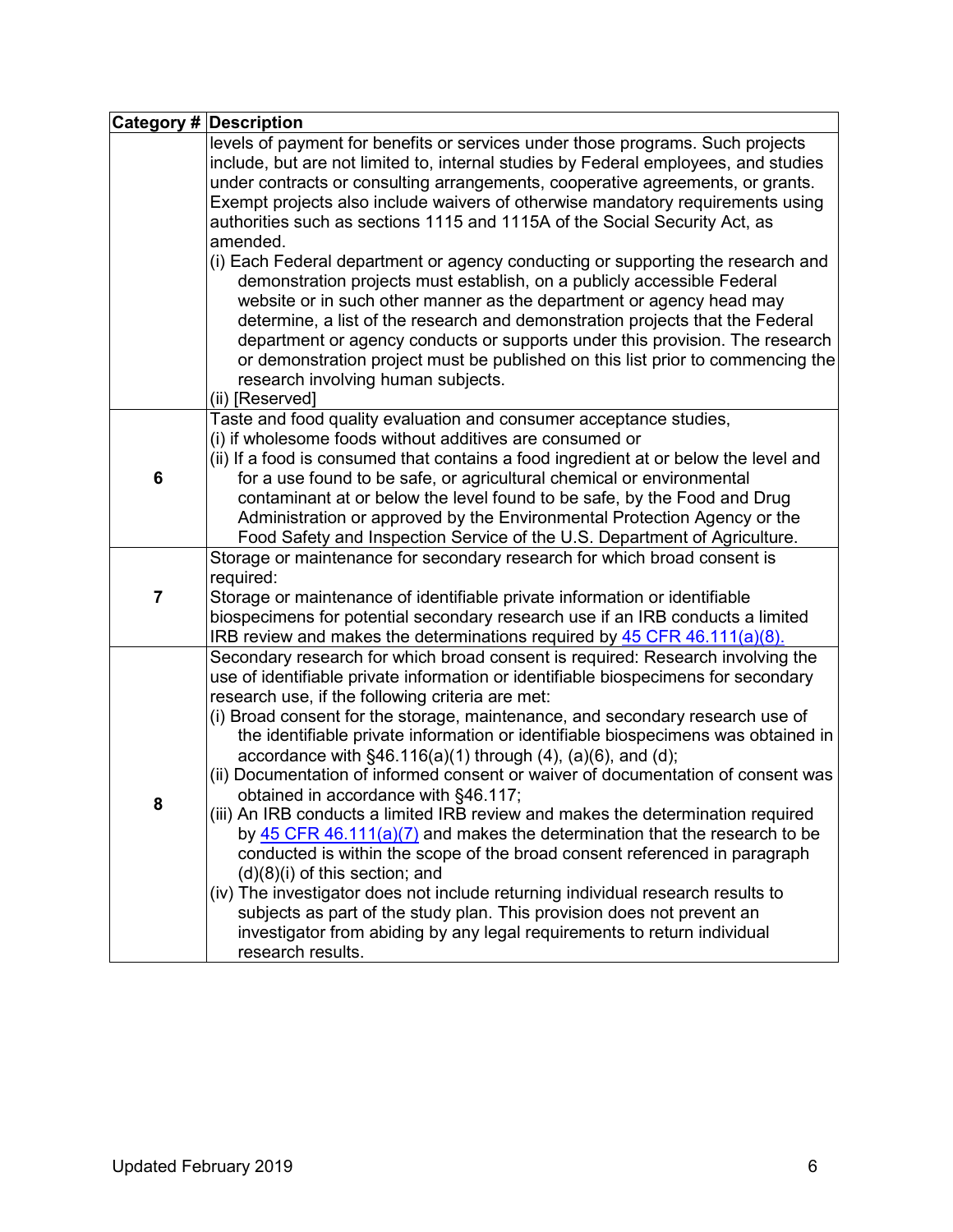# **Informed Consent**

### **Consent by Subject to Participate in** *Minimal Risk* **Research Under UHCL's CPHS Responsibility**

### **[Refer to [45 CFR 46.116](http://www.hhs.gov/ohrp/humansubjects/guidance/45cfr46.html#46.116) (b) for basic elements and (c) for additional elements of informed consent]**

The following basic elements must be addressed on all informed consent (whether written or oral) for any *minimal risk* research approved at the University of Houston-Clear Lake:

#### **Informed Consent Checklist - Basic Elements**

| A statement that the study involves research, an explanation of the purposes of the         |
|---------------------------------------------------------------------------------------------|
| research and the expected duration of the subject's participation, a description of the     |
| procedures to be followed, and identification of any procedures that are experimental       |
| A description of any reasonably foreseeable risks or discomforts to the subject             |
| A description of any benefits to the subject or to others that may reasonably be            |
| expected from the research                                                                  |
| A disclosure of appropriate alternative procedures or courses of treatment, if any, that    |
| might be advantageous to the subject                                                        |
| A statement describing the extent, if any, to which confidentiality of records identifying  |
| the subject will be maintained                                                              |
| For research involving more than minimal risk, an explanation as to whether any             |
| compensation and an explanation as to whether any medical treatments are available          |
| if injury occurs and, if so, what they consist of, or where further information may be      |
| obtained                                                                                    |
| An explanation of whom to contact for answers to pertinent questions about the              |
| research and research subjects' rights, and whom to contact in the event of a               |
| research-related injury to the subject                                                      |
| Provide name and contact information (phone number and email address) for                   |
| Principal Investigator(s); or Student Researcher(s) and Faculty Sponsor(s).                 |
| A statement that participation is voluntary, refusal to participate will involve no penalty |
| or loss of benefits to which the subject is otherwise entitled, and the subject may         |
| discontinue participation at any time without penalty or loss of benefits to which the      |
| subject is otherwise entitled                                                               |
| One of the following statements about any research that involves the collection of          |
| identifiable private information or identifiable biospecimens:                              |
| A. A statement that identifiers might be removed from the identifiable private              |
| information or identifiable biospecimens and that, after such removal, the                  |
| information or biospecimens could be used for future research studies or                    |
| distributed to another investigator for future research studies without additional          |
| informed consent from the subject or the legally authorized representative, if              |
| this might be a possibility                                                                 |
| B. A statement that the subject's information or biospecimens collected as part of          |
| the research, even if identifiers are removed, will not be used or distributed for          |
| future research studies.                                                                    |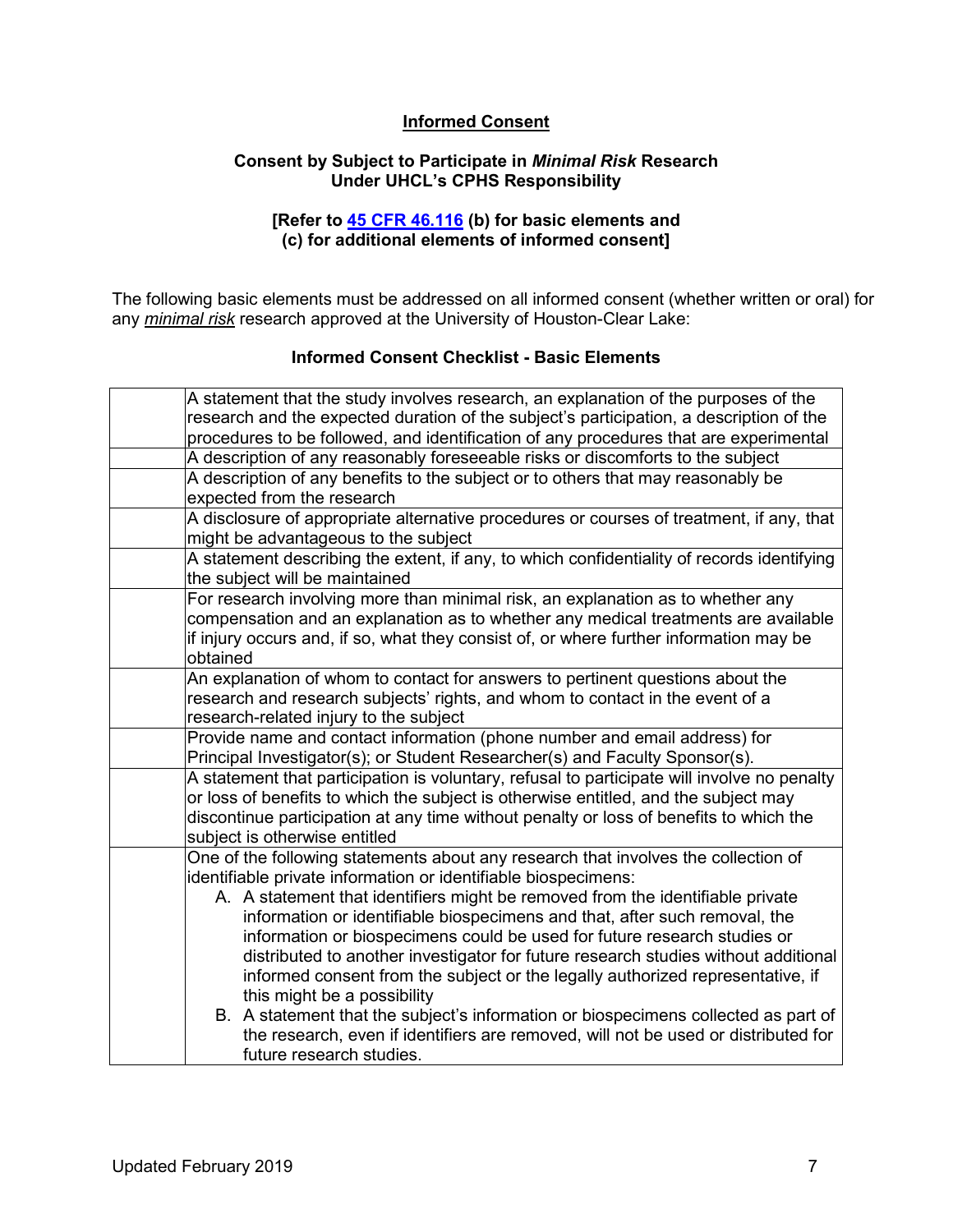Waiving or appearing to waive any legal rights of subjects is prohibited. Releasing or appearing to release the investigator, the sponsor, the institution or its agents from liability for negligence is also prohibited. Include the following statement on ALL written informed consent documents. *THE UHCL COMMITTEE FOR PROTECTION OF HUMAN SUBJECTS (CPHS) HAS REVIEWED AND APPROVED THIS PROJECT. ANY QUESTIONS REGARDING YOUR RIGHTS AS A RESEARCH SUBJECT MAY BE ADDRESSED TO THE UNIVERSITY OF HOUSTON-CLEAR LAKE COMMITTEE FOR THE PROTECTION OF HUMAN SUBJECTS (281-283-3015). ALL RESEARCH PROJECTS THAT ARE CARRIED OUT BY INVESTIGATORS AT THE UNIVERSITY OF HOUSTON-CLEAR LAKE ARE GOVERNED BY REQUIREMENTS OF THE UNIVERSITY AND THE FEDERAL GOVERNMENT. (FEDERALWIDE ASSURANCE # FWA 00004068)*

#### **Informed Consent and Informational Research Templates for Adult Participants in Minimal Risk Research**

| <b>Description</b>                                                                                      | Name of Form*                          |
|---------------------------------------------------------------------------------------------------------|----------------------------------------|
| Informed consent form for minimal risk                                                                  | <b>Adult Informed Consent Form</b>     |
| Informed consent form with physical injury                                                              | Adult Informed Consent-Min Risk-Injury |
| <b>disclaimer</b>                                                                                       | Disclaimer                             |
| Information about project but no signature<br>obtained so that participant's anonymity is<br>maintained | Adult Informed-Informational Research  |

\*All forms can be found on the [Office of Sponsored Programs website.](https://www.uhcl.edu/about/administrative-offices/sponsored-programs)

# **Informed Consent Process**

- 1. No principal investigator may involve a human being as a subject in research covered by the 45 CFR 46 Common Rule unless the principal investigator has obtained the legally effective informed consent of the subject or the subject's legally authorized representative.
- 2. A principal investigator shall seek such consent only under circumstances that provide the prospective subject or the representative sufficient opportunity to consider whether to participate and without undue influence or any element of force, fraud, deceit, duress or other forms of constraint or coercion.
- 3. The principal investigator is expected to explain the proposed activity to a potential subject in enough detail and in language understandable so as to assure that the potential subject fully understands to what he/she is consenting and that the decision is a well-informed one.
- 4. Each subject should be given a copy of the consent form he or she has signed.

**Tips on Informed Consent** <http://www.hhs.gov/ohrp/policy/ictips.html>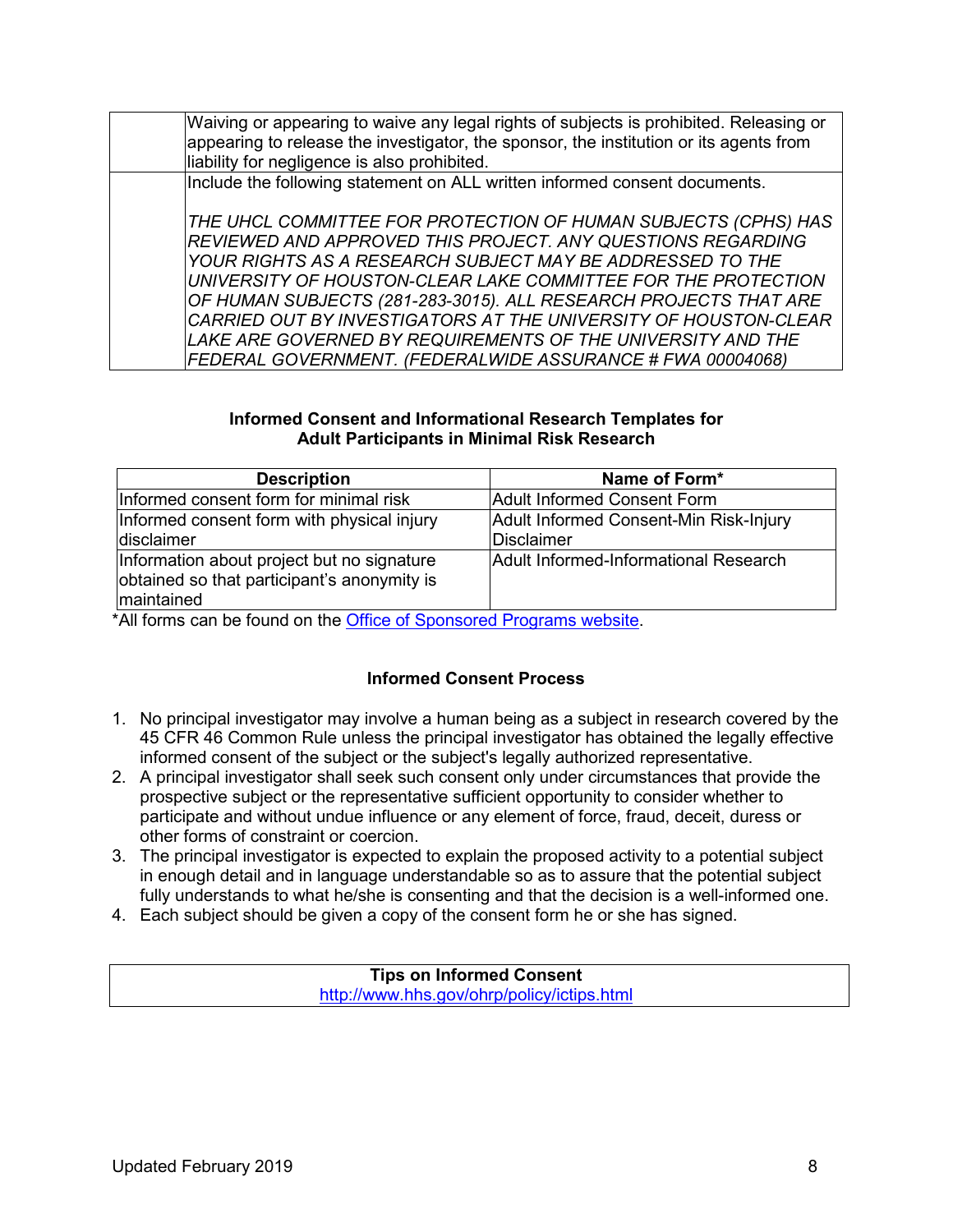### **Children's Assent and Parent's Consent in Minimal Risk Research [45 CFR 46.408](https://www.ecfr.gov/cgi-bin/retrieveECFR?gp=&SID=83cd09e1c0f5c6937cd9d7513160fc3f&pitd=20180719&n=pt45.1.46&r=PART&ty=HTML#se45.1.46_1408)**

### **Child's Assent and Parent's Consent**

For a child between the ages 7 through 17, **permission** from at least one of the parents must be obtained and documented for a child to participate in research and then a child's **assent** must be obtained and documented as well. Assent is a positive affirmation of a willingness to participate. Failure to object is not assent. Following the parent's signed permission, the child's positive affirmation (written or via a witness attesting to positive affirmation) is also to be obtained.

# **Precautions**

Children should be ensured that they do not have to give their assent to participate because they want to please their parents or because they may fear their parents will be upset if they do not assent. Likewise, if there are children who do not assent to participation, parents should be reminded that it is perfectly fine for their child not to participate. Prevention of embarrassment or other possible feelings for either the child or parents is the primary purpose for such precautions.

# **Need for Multiple Parental Consent-Assent Form Templates**

Because of differences in children's age, language comprehension, maturity, etc., multiple assent-consent form templates are available. Below is a table guide providing ages and corresponding name of forms that may be used for a majority of research projects involving children.

| <b>Children's Ages</b> | <b>Description</b>                   | Name of Form*                          |
|------------------------|--------------------------------------|----------------------------------------|
| Under 7 years          | <b>Parental Consent Form</b>         | <b>Parental Consent form</b>           |
| <b>Ages 7-12</b>       | Parental Consent Form &              | Parental Consent form &                |
|                        | Child's Assent Form (2 separate      | Assent Form for Child up to age 12     |
|                        | forms)                               |                                        |
| Ages 13-17             | Parental Consent Form &              | Parental Consent form &                |
|                        | Child's Assent Form (2 separate      | Assent Form for Child aged 13-17       |
|                        | forms)                               |                                        |
| Under 7, Education     | <b>Education's Parental Informed</b> | <b>Parental Consent From for Child</b> |
|                        | Consent Form (combined)              | under 7 years old for Education        |
|                        |                                      | Research                               |
| Ages 7-12,             | Education's Parental Consent &       | <b>Consent/Assent Form for Parent</b>  |
| Education              | Child Assent Form (combined)         | and Child aged 7-12 for Education      |
|                        |                                      | Research                               |
| Ages 13-17,            | Education's Parental Consent &       | <b>Consent/Assent Form for Parent</b>  |
| Education              | Child Assent Form (combined)         | and Child aged 13-17 for               |
|                        |                                      | <b>Educational Research</b>            |
| $-1$ $-1$ $-1$ $-1$    | $\sim$                               |                                        |

\*All forms can be found on the [Office of Sponsored Programs website.](https://www.uhcl.edu/about/administrative-offices/sponsored-programs)

# **Signature or Witness Requirements According to Child's Age**

Parental consent by at least one parent must be obtained and documented by a parent's signature for children's involvement in research activities. The following table gives the signatures required according to children's ages.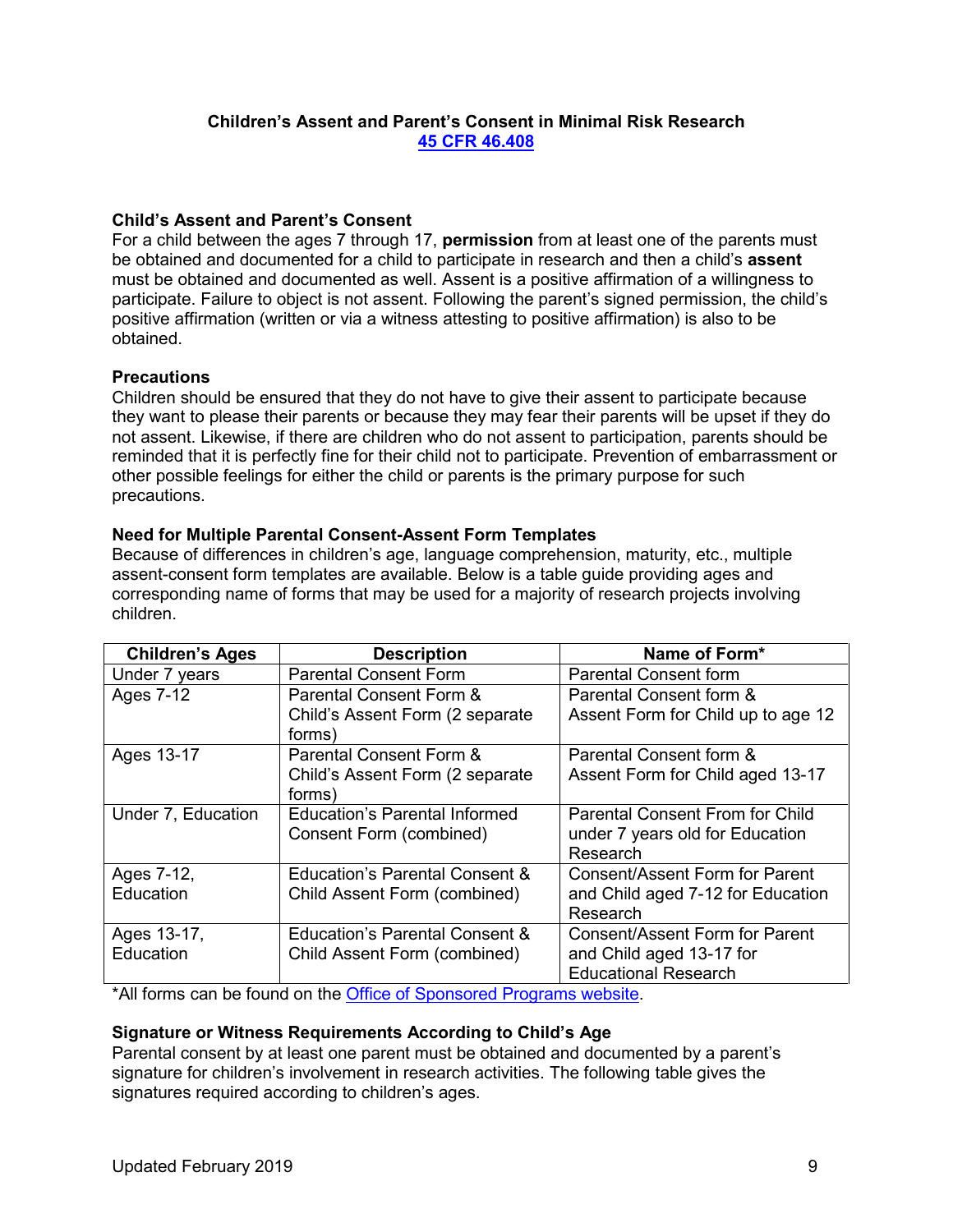| <b>Children's Ages</b> | <b>Signatures Required</b> |       |                                   |  |
|------------------------|----------------------------|-------|-----------------------------------|--|
| Ages 13-17             | Parent                     | Child | $- -$                             |  |
| Ages 7-12              | Parent                     | Child | Witness confirming child's assent |  |
| Under age 7            | Parent                     | --    | Witness confirming child's assent |  |

### **Request CPHS Waiver of Child's Assent or Parental Consent [45 CFR 46.408](https://www.ecfr.gov/cgi-bin/retrieveECFR?gp=&SID=83cd09e1c0f5c6937cd9d7513160fc3f&pitd=20180719&n=pt45.1.46&r=PART&ty=HTML#se45.1.46_1408) (a) and (c), respectively**

Under special circumstances, the requirement to obtain the assent of a child may be waived by the CPHS, see §46.408(a). Refer to §46.408(c) for circumstances regarding waiving the requirement to obtain parental consent.

For CPHS to consider waiving requirements to obtain assent of a child or consent of a parent, the investigator must request and justify in the CPHS application that such waiver(s) is/are appropriate. It is recommended that guidance be received from the Office of Sponsored Programs before submitting such requests for CPHS review.

# **Documentation of Informed Consent [45 CFR 46.117](https://www.ecfr.gov/cgi-bin/retrieveECFR?gp=&SID=83cd09e1c0f5c6937cd9d7513160fc3f&pitd=20180719&n=pt45.1.46&r=PART&ty=HTML#se45.1.46_1117)**

Informed consent shall be documented by the use of a written consent form approved by the CPHS and signed by the subject or the subject's legally authorized representative. A copy shall be given to the person signing the form.

# **Request CPHS Waiver for Documentation of Informed Consent §46.117(c)(1) and 46.117(c)(2)**

The CPHS may waive the requirement for the investigator to obtain a signed consent form for some or all subjects, if it finds either:

- (1) That the only record linking the subject and the research would be the consent document and the principal risk would be potential harm resulting from a breach of confidentiality. Each subject will be asked whether the subject wants documentation linking the subject with the research, and the subject's wishes will govern; or
- (2) That the research presents no more than minimal risk of harm to subjects and involves no procedures for which written consent is normally required outside of the research context;
- (3) If the subjects or legally authorized representatives are members of a distinct cultural group or community in which signing forms is not the norm, that the research presents no more than minimal risk of harm to subjects and provided there is an appropriate alternative mechanism for documenting that informed consent was obtained.

**ANONYMOUS SURVEYS:** For UHCL human subject research that applies to **46.117(c)(2)** above, investigators may request CPHS to waive documentation of informed consent, esp., if an anonymous survey is used and participants cannot be linked to the survey response. The following justification needs to be included in the CPHS application, **Section 6 - Informed Consent.**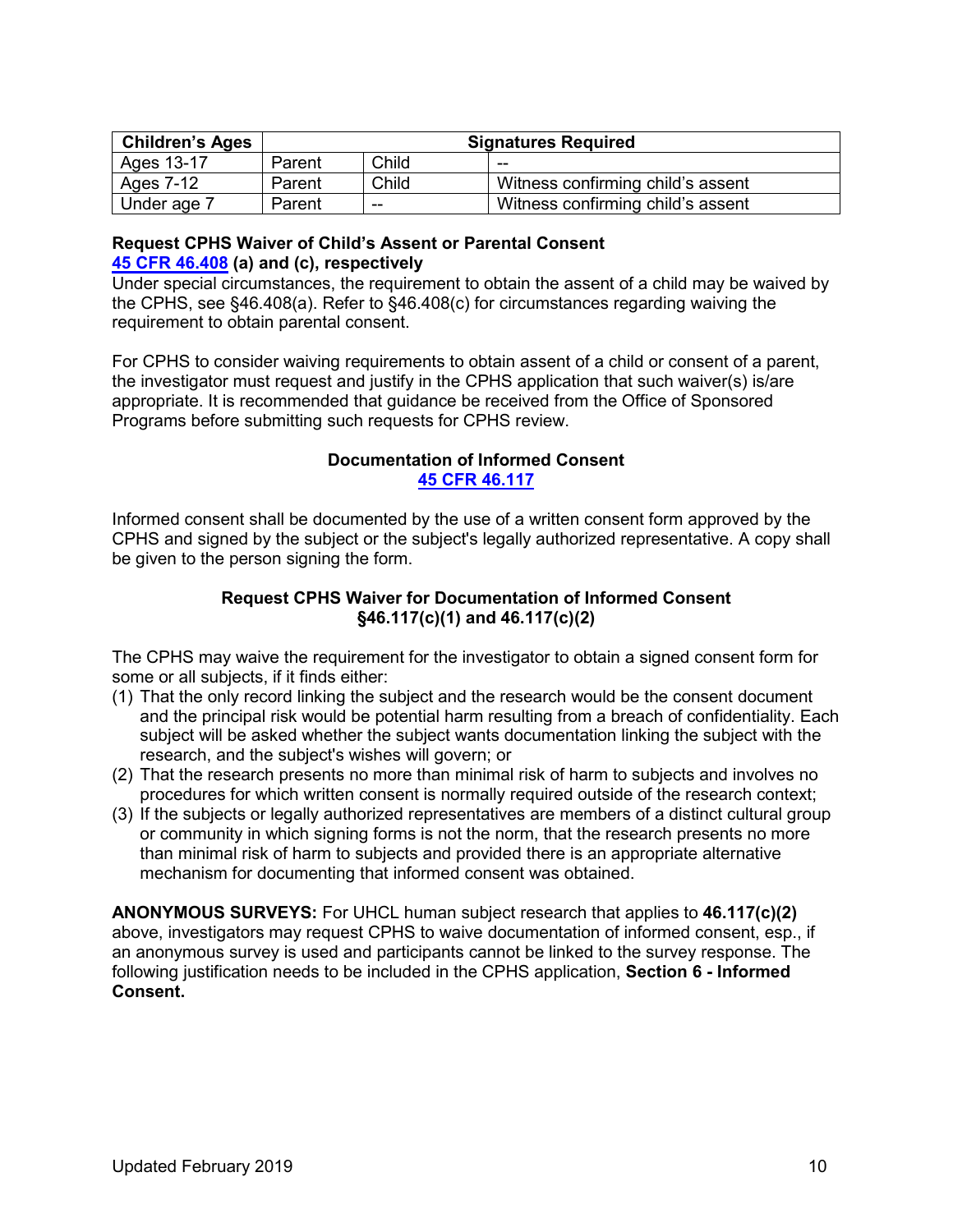# **Per 46.117(c)(2), Justification to waive documentation of informed consent:**

Project is no more than minimal risk and involves no procedures for which written consent is normally required outside the research context. Investigators/Faculty Sponsors are providing written explanation about the research projects to volunteering participants.

The research consists of an anonymous survey and there are no identifying questions that can reveal an individual from the participating group.

[*Only add this statement if appropriate for research project*.] There are no individual or societal risks involved in completion of the survey for those who voluntarily wish to participate.

**SURVEY/INSTRUMENT EXPLANATION:** An explanation that participants are not to write their name or include any other identifying information on the survey/instrument form should be added. The following example statement may be added:

In order to ensure anonymity of all respondents, PLEASE DO NOT PUT YOUR NAME ON THIS SURVEY. Return of the completed instrument will signify your consent to participate in this research. Your participation in this survey is completely voluntary and you may cease your participation at any time. Thank you.

**INFORMED-INFORMATION DOCUMENT ABOUT THE RESEARCH TO PARTICIPANTS**:

Explanation of the research contained in the standard informed consent form is to be provided to participants. However, the last paragraph on the standard informed consent document needs to be stated as follows:

You have agreed to waive your signature so that your response is completely anonymous. Your voluntary participation in this research project is indicated by completing and returning the survey form (attached). Such participation does not release the investigator(s), institution(s), sponsor(s) or granting agency(ies) from their professional and ethical responsibility to you.

**TELEPHONE SURVEYS:** Justification to waive documentation of informed consent from participants in a telephone survey can be considered by the CPHS if project meets requirements under §46.117(c)(2): "Project is no more than minimal risk and involves no procedures for which written consent is normally required outside the research context."

Address the following in CPHS application for CPHS review:

**Objective**: To obtain oral consent or assent to participate in telephone survey.

Describe how subjects are to be recruited in CPHS Application's Section C, Item #5, "Human Subject Source and Selection Criteria."

Include an outline of oral presentation for telephone survey. The basic elements of informed consent need to be addressed in oral presentation of recruitment process. Also provide investigator's name and contact information if participant has questions after the telephone survey.

Provide verbatim copies of any letter, notices, advertisements, etc., that may be used in the recruitment process.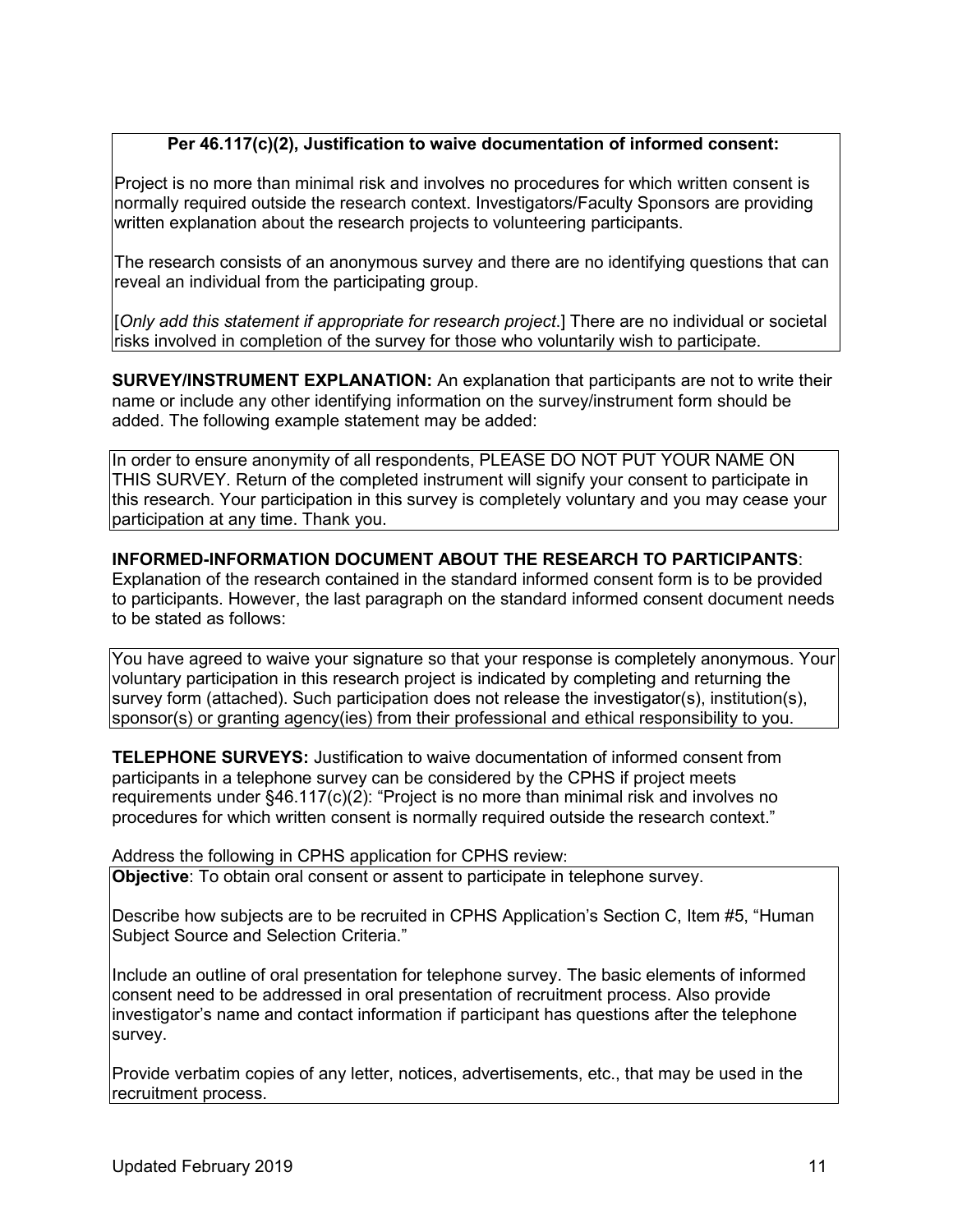Make sure the following statements are included in oral presentation for CPHS review:

Your voluntary participation in the research project is indicated by your oral agreement to participate in this telephone survey. Your participation is entirely voluntary and you may refuse to participate, or you may decide to stop your participation at any time. You do not have to answer a question if you do not want. Should you refuse to participate in the study or should you withdraw your oral consent and stop participation in the telephone study, your decision will involve no penalty to you.

### **Continuing Review of Protocol Involving Human Subjects [45 CFR 46.109,](https://www.ecfr.gov/cgi-bin/retrieveECFR?gp=&SID=83cd09e1c0f5c6937cd9d7513160fc3f&pitd=20180719&n=pt45.1.46&r=PART&ty=HTML#se45.1.46_1109) part e**

Federal regulations and UHCL CPHS procedures require that continuing review of all research activities involving the use of human subjects occur at least annually. Multi-year grants involving human subjects research are to be reviewed annually as well. Unless the protocol is reviewed and re-approved by the CPHS *within* twelve months from the date the protocol was last reviewed by the CPHS, federal regulations require the CPHS to immediately suspend its approval. Except for human research studies that have been granted Exempt registration, DHHS regulations requires the CPHS to continually review ongoing research at intervals appropriate to the potential risk to participants, but at least annually. The appropriate CPHS college representative performs this continuing review.

### **Continuing Review Process**

- 1. **Notification:** The Office of Sponsored Programs (OSP) will email the investigator approximately 5-6 weeks before the application's project expiration date.
- 2. **Status report:** The investigator provides a status report via email to OSP, [sponsoredprograms@uhcl.edu,](mailto:sponsoredprograms@uhcl.edu) by specified deadline.
	- (a) Provide total number of subjects enrolled to date.
	- (b) Provide demographics of subjects enrolled to date.
	- (c) Provide information about additional enrollment of subjects expected for upcoming period.
	- (d) Provide information about subjects recruited:
		- (d.1.) the number from whom data were received:
		- (d.2.) the number who withdrew or were dropped and reasons:
		- (d.3.) complaints received from subjects about the study or their participation:
	- (e) Provide details of any unanticipated problems or adverse events involving risks to subjects encountered to date.
	- (f) Provide current assessment of the research and its related risks and benefits; e.g., any findings in the research that affect the risk-benefit ratio or suggest a need to amend or modify research protocol; any problems with privacy or confidentiality; etc.
	- (g) Provide summarization of modifications made to the original protocol.
	- (h) Provide amended informed consent form in two versions: modified version to be given to newly recruited participants and marked-up version identifying changes to original informed consent form.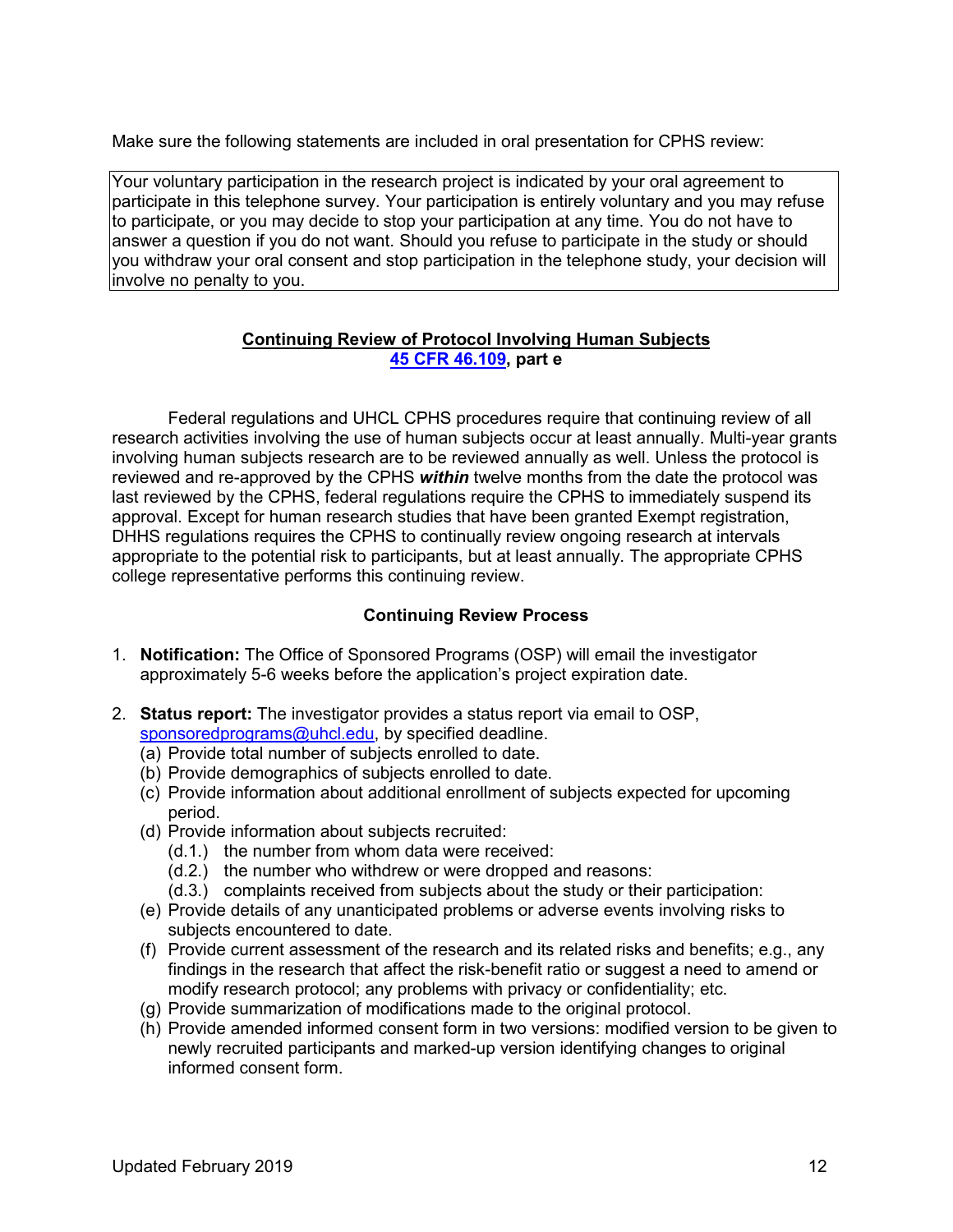- 3. **CPHS Application:** Investigator provides originally approved protocol as email attachment. If there are no changes in the design or protocol, please state. If there are any modifications to the design or protocol, provide revised protocol with changes indicated.
- 4. **Informed Consent:** Investigator provides originally approved informed consent as email attachment. If there are no changes to the informed consent form, please state. If the informed consent form needs to be revised, attach modified version for CPHS review and approval and marked-up version of original informed consent form. [See item (h) above].
- 5. **Instruments**: Provide any new instruments or changes to originally approved instrument for CPHS review and approval. If there are no changes, please state and attach instrument.
- 6. **Grant award:** If the research protocol is funded as part of a grant, investigator needs to attach originally awarded proposal narrative for documentation purposes.

# **Site Permission to Recruit Participants from Non-UHCL Institutions**

The University requires written permission from institution(s) if an investigator seeks to recruit participants from other than UHCL. Proof-of-documentation should be on institution's letterhead and signed by an appropriate official. However, other proof-of-documentation may be submitted for review and acceptance by the CPHS.

It is suggested that the investigator draft the contents of the letter for the institution's consideration and approval. The following information is a guide for preparing the letter:

- 1. Institution's knowledge of study being conducted on its site;
- 2. Statement about what research study involves;
- 3. Outline specific procedures of the research to be conducted at site;
- 4. Identify type of instrument(s) used to collect data and duration needed to complete instrument(s).
- 5. Statement that identities of institution and participants will be kept confidential.
- 6. Institution's permission granting the use of its facilities or resources.
- 7. Include copy of Informed Consent document(s) to be used in recruiting volunteers from the institution.

### **Outside Institution Seeking Permission to Recruit Participants from UHCL**

If personnel from another institution want to conduct a research study involving participants from our UHCL campus, the institution's principal investigator(s) need to provide the following for UHCL CPHS review:

- 1. Names of UHCL faculty or courses for recruitment of student participants
- 2. Electronic copy of institution's IRB (Institutional Review Board) approval
- 3. Electronic copy of IRB-approved informed consent document
- 4. Electronic copy of instrument or survey
- 5. Contact information for principal investigator (PI) or faculty sponsor--if the non-UHCL PI is a student from the institution. Specifically, provide the name, address, email address, and phone number

Forward all information to [SponsoredPrograms@uhcl.edu.](mailto:SponsoredPrograms@uhcl.edu)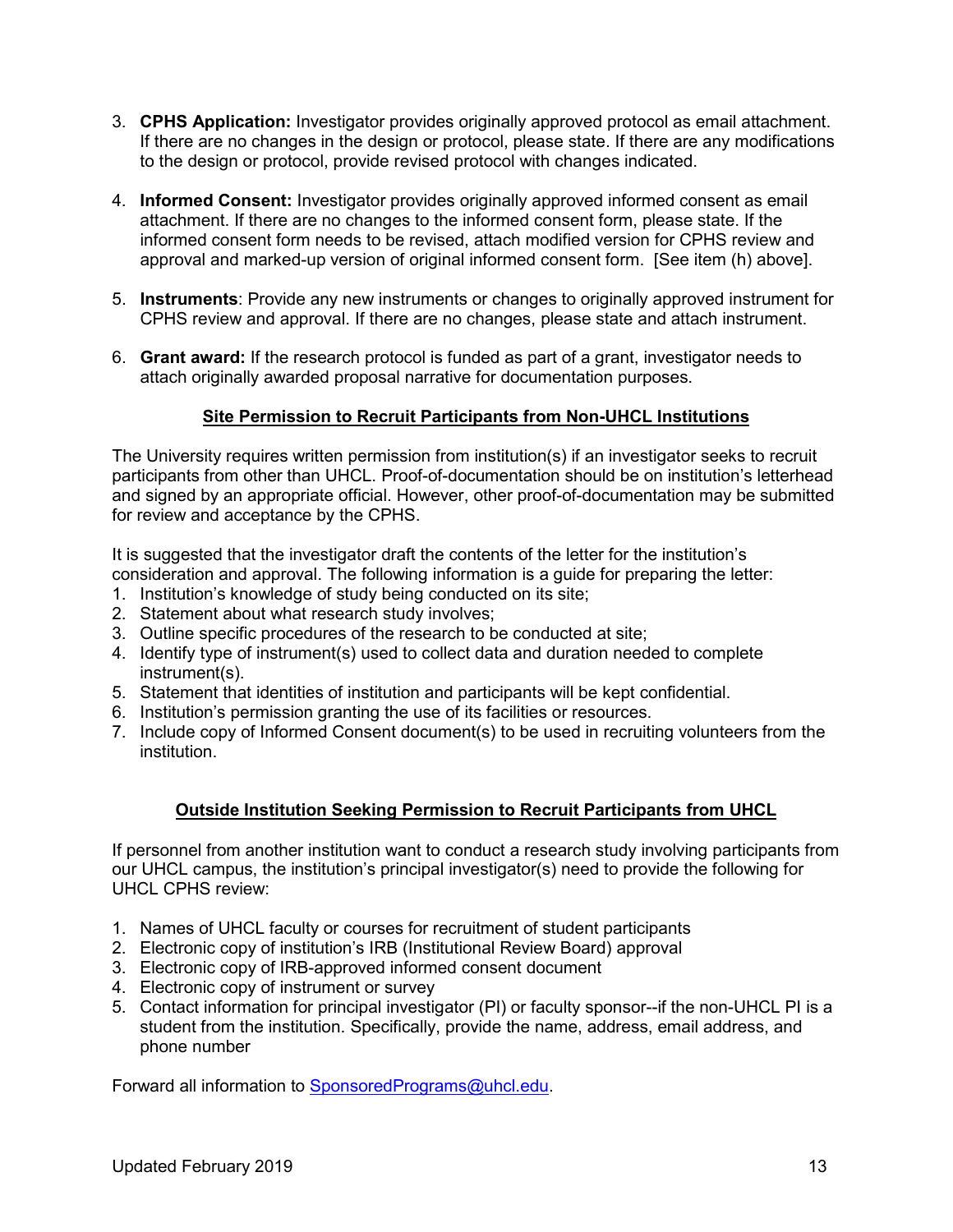The UHCL CPHS college representative does the following:

- 1. Reviews the project's human participant documentation for compliance and accuracy.
- 2. Seeks approval from school's authorized official to conduct study with participants from the school.
- 3. Submits UHCL CPHS internal expedited review approval form to OSP.

OSP does the following:

- 1. Prepares UHCL approval letter giving permission for study to be conducted at UHCL.
- 2. Forwards UHCL approval letter to institution's contact person.

With such occurrences, all the research data and human participants' documentation are the responsibility of the non-UHCL institution for federal audit purposes.

### **Procedures to Conduct Human Participant Research at UH Main Campus by Non-UH Main Campus Investigators**

Non-UH Main campus investigators (i.e., UHCL PIs or UHCL student investigators) do not need to complete a separate UH CPHS application form. In a summary document, non-UH investigators are to prepare and submit the following information along with the electronic UHCL CPHS application package:

(a) a short summary of the research project, *and*

- (b) faculty investigator's name and contact information, *or*
- (c) student investigator(s)' and faculty sponsor(s)' names and contact information.
	- Investigators are to prepare a separate document answering items (a) through (c) above.
	- Investigators are to forward this document along with the electronic UHCL CPHS application package.
	- Once the UHCL CPHS has approved the project, the Office of Sponsored Programs (OSP) will prepare a signed, written UHCL CPHS approval letter.
	- OSP will then forward the (1) summary document and contact information and (2) UHCL CPHS approval letter to the UH CPHS Compliance Specialist.
	- After review and approval by UH, the UH CPHS Compliance Specialist will notify OSP via email of UH CPHS approval.
	- OSP will forward email to UHCL investigator or faculty sponsor of UH's approval to conduct research project at its campus.
	- OSP will file UH CPHS email for documentation.

# **Human Subjects Protection Training**

### **Training Summary and Certification**

All human subjects research requires compliance with the educational mandate for human subjects protection. UHCL requires all individuals involved in the conduct of human subjects research to complete human subjects protection training and to recertify every 3 years. IRB approval will be withheld if these training requirements are not met.

These requirements apply to all persons with a significant role in the research, such as those designated as: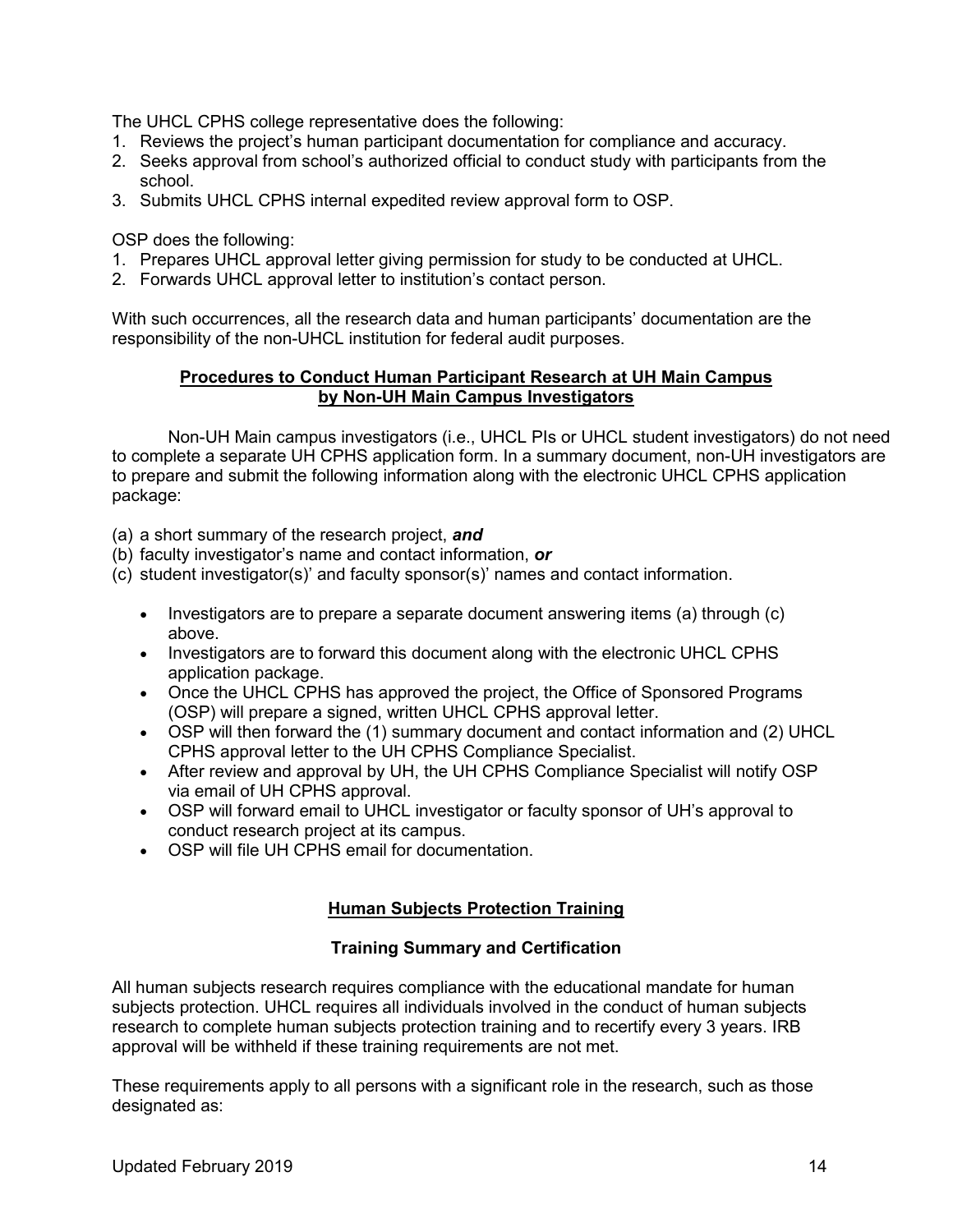- Principal Investigator and Co-investigators;
- Individuals named on a study grant or contract proposal;
- Individuals named as a contact person in the informed consent document(s) or recruitment materials for research;
- Individuals who obtain informed consent from prospective participants in research; and
- Individuals who obtain individually identifiable health information.

UHCL OSP's preferred method of compliance is to complete the Collaborative Institutional Training Initiative (CITI) Program Protection for Human Subjects and/or Animal Care web-based training materials. Log-in/Register at [https://www.citiprogram.org/.](https://www.citiprogram.org/) Walk-through/screenshot information can be found on the **[OSP CPHS website](https://www.uhcl.edu/about/administrative-offices/sponsored-programs/protection-of-human-subjects/consent-assent-forms)**.

Individuals who are currently listed as research team members on approved UHCL protocols are required to complete the education requirements before the CPHS can approve new studies, modifications, or continuing reviews on which they are listed research team members. *Documentation of training completion must be submitted with CPHS application documents.*

PIs must retain a copy of completed education certificates for all research team members in their study files. Records of past and current education certificates should be retained for every research team member, for each study in which he/she is involved. Education certificates are subject to audit.

### **Requirements after CPHS Approval of Protocol**

- **Report Problems to CPHS:** Immediately inform OSP (281-283-3015) when any unanticipated problems or injuries (Adverse Event) connected with an approved protocol occurs. Written documentation about the Adverse Event must be submitted to OSP within 5 working days.
- **CPHS Review PRIOR to Changes:** Additions or changes to protocol will be submitted to CPHS for review prior to implementing into research study.
- **Recordkeeping Maintenance:** All research data and signed informed consent forms will be safeguarded by **principal investigator** or **faculty sponsor** (not student investigators) for 3 years after completion of research study. Internal and external audits may occur.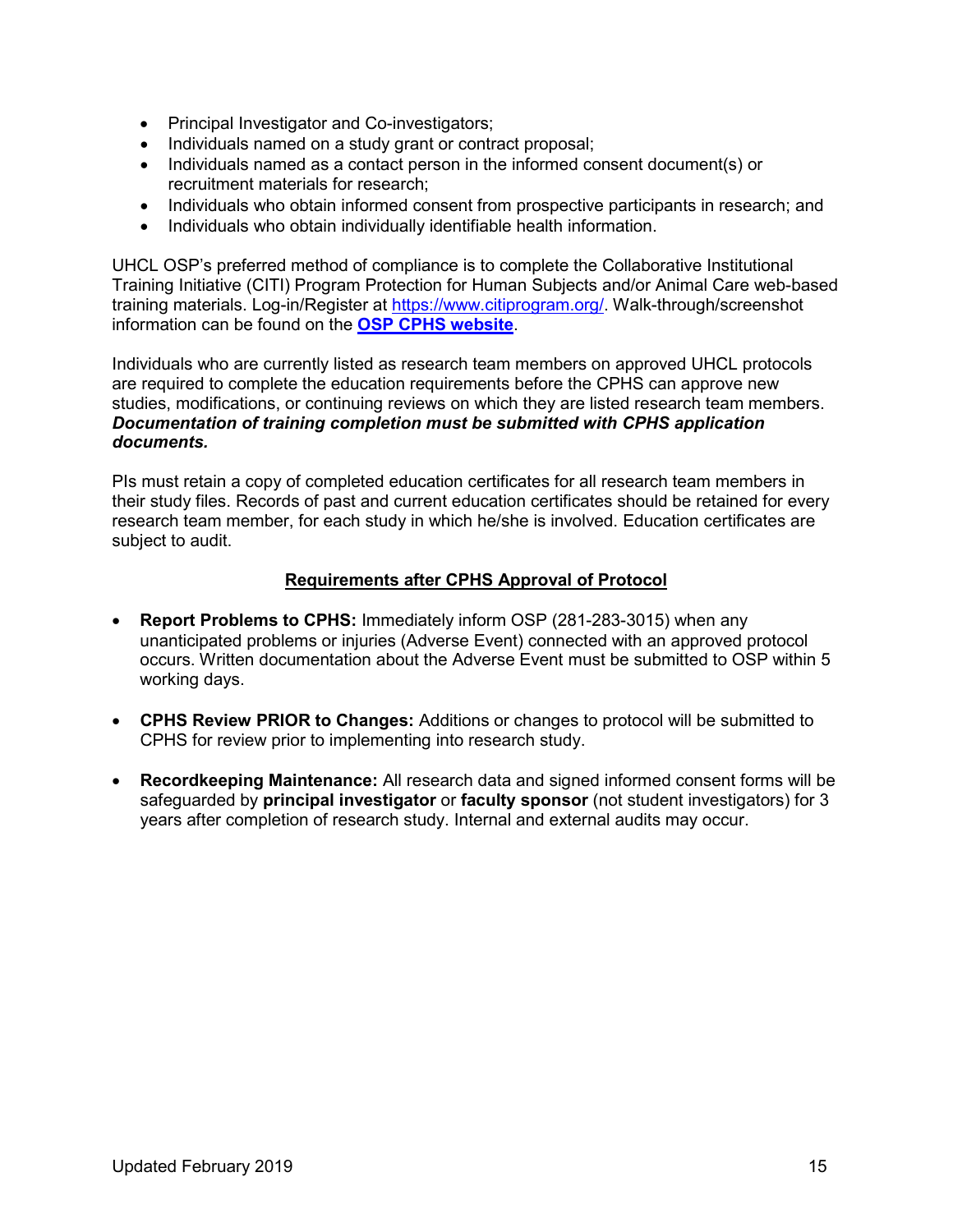### Appendix A UHCL-Sanctioned Data Collection Instruments that are Not Research

*Forthcoming as process is implemented and items are identified*